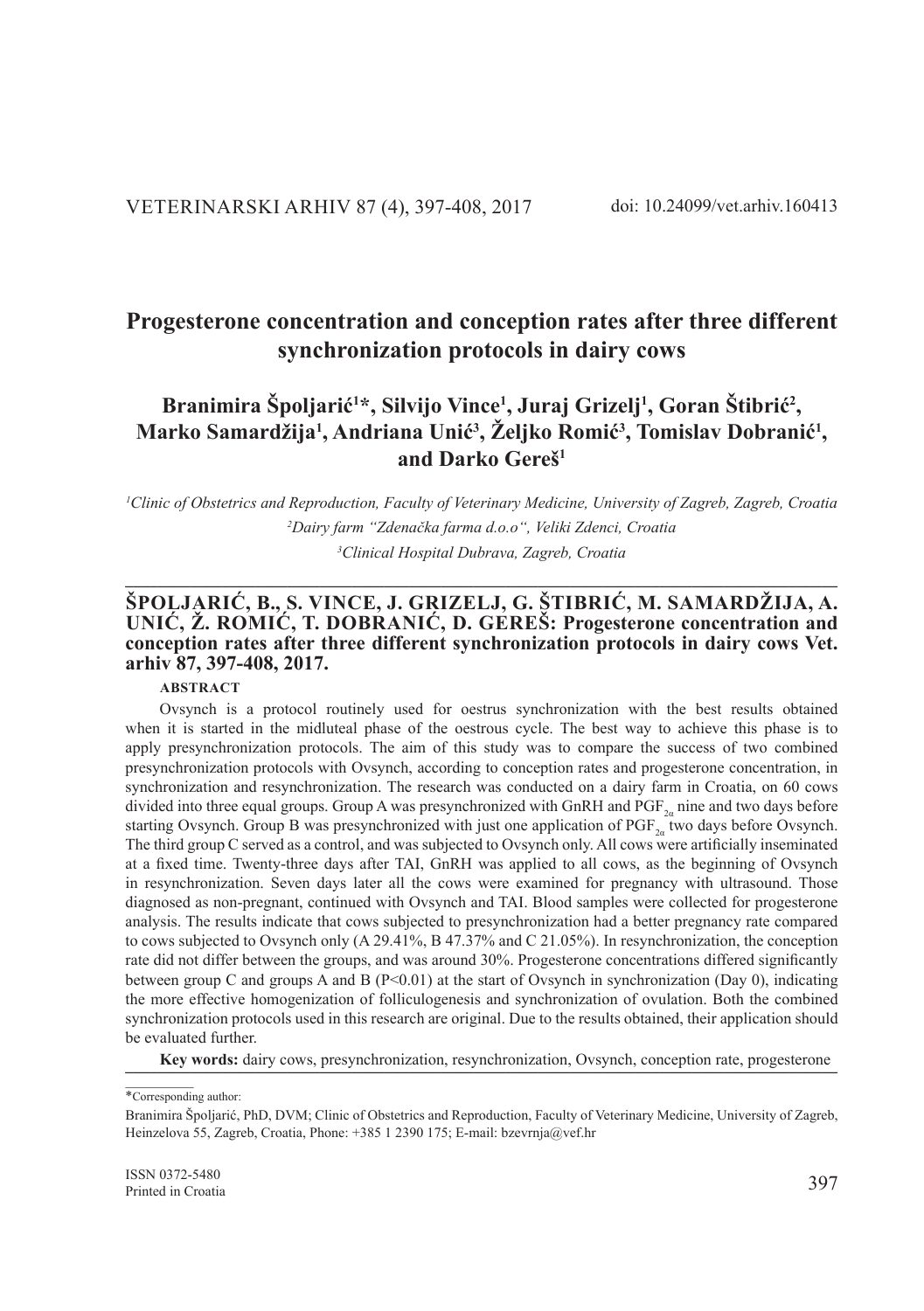# **Introduction**

Protocols with synchronization of follicular growth, CL regression, ovulation and timed artificial insemination (TAI) are being developed due to the increasing number of cows with poorly detectable oestrus (COLAZO and AMBROSE, 2013). Reproductive efficiency is a key to success in the dairy sector (EL-TARABANY et al., 2016). The extended period for renewal of postpartum cyclic activity, poor oestrus detection, wrong insemination time, together with post parturient problems, definitely decrease reproductive efficiency (LUCY, 2001). Given that Ovsynch is limited, new strategic approaches have been investigated. Presynchronization protocols control ovarian activity before applying Ovsynch itself (PETERS and PURSLEY, 2003; NAVANUKRAW et al., 2004). The most commonly used protocols are based on prostaglandin application, but they have wide diversity in ovulation time, and can only be effective when there is an active CL on the ovary. The other protocols, based on application of GnRH before Ovsynch, have undergone many modifications.

To increase the conception rate (CR) and to shorten the period before subsequent inseminations, resynchronization is undertaken of cows that did not conceive on the previous synchronization (PURSLEY et al., 1997). Since the average conception rate after Ovsynch is 35 to 40% (CORDOBA and FRICKE, 2002; EL-ZARKOUNY et al., 2004; EL-TARABANY et al., 2016), it is necessary to identify and re-inseminate non pregnant cows as soon as possible. According to BARTOLOME et al. (2005b), the period between TAI and the next oestrus is 22-23 days in most cows that fail to conceive. Therefore, it is recommended to apply GnRH 22-23 days after TAI, that is, 7 days before ultrasound examination for pregnancy. This way, the new follicular way will be synchronized and an active CL created. The CL created in this way should be responsive to prostaglandin application 30 days after TAI. As a result, the period between two subsequent inseminations is shortened.

The aim of this study is to compare the success of two combined presynchronization protocols with Ovsynch, according to conception rates and the hormonal environment created, that is, progesterone concentration. Furthermore, the success of resynchronization will also be studied. Our intention is to prove that combined protocols are more effective, and that their use is needed and justified.

### **Materials and methods**

*Animals.* The research was conducted on the "Zdenačka farma d.o.o." dairy farm, Veliki Zdenci, Croatia, and involved 60 primiparous cows of the Holstein-Frisian breed. The cows were randomly divided into three groups of 20 animals. During the procedure four cows were removed (inseminated before planned), so group A comprised 18 animals, and groups B and C 19 animals each. All the cows had a very similar body condition (mean BCS 2.77  $\pm$  0.21) and were approximately 65 days in milk on Day 0, when synchronization started (65  $\pm$  5 days). All procedures used in this research were in compliance with the European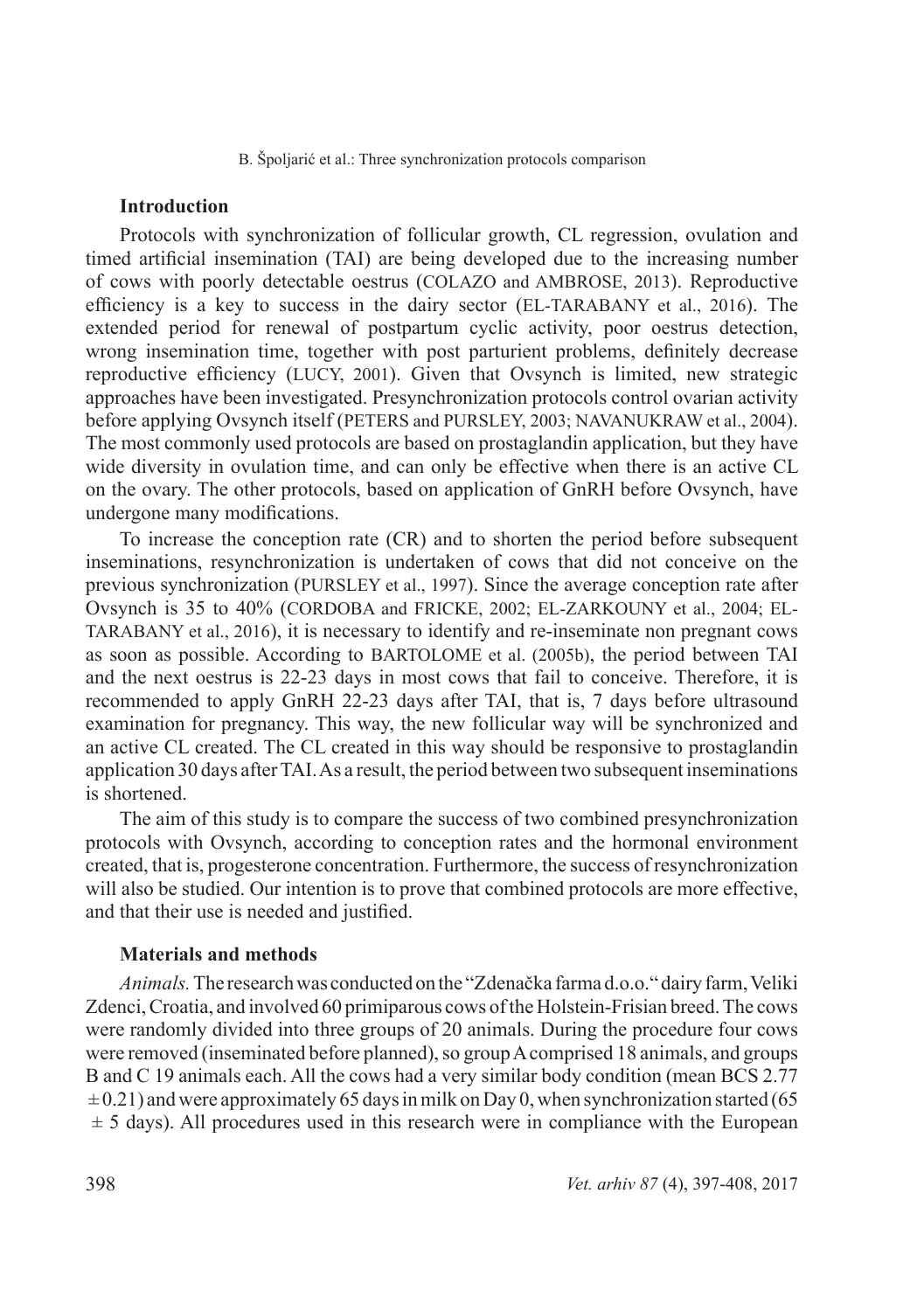guidelines for the care and use of animals in research (Directive 2010/63/EC) and approved by the Ethics Committee for Animal Experimentation, Faculty of Veterinary Medicine, University of Zagreb, Croatia (records No.: 640-01/12-17/75; file No.: 251/61-01/139-  $12-2)$ .

*Presynchronization.* Groups A and B were presynchronized, while group C served as control, and was synchronized with Ovsynch only (PURSLEY et al., 1995). Standard Ovsynch consisted of application of a synthetic GnRH analogue (Gonavet Veyx<sup>®</sup>, Veyx-Pharma GmbH, Schwarzenborn, Germany, 1 mL i/m per cow) on Day 0, followed by application of a synthetic analogue of PGF<sub>2a</sub> (PGF Veyx®, 0.5 mg per cow i/m) 7 days later, then application of the second GnRH analogue 48 h after  $PGF_{2a}$  and finally TAI, 6 and 24 h after the last GnRH. Since the majority of protocols using TAI result in low CR, the cows were inseminated twice (FRICKE et al., 2003; ŠPOLJARIĆ et al., 2013). Group A was presynchronized with modification of the Double Ovsynch protocol, in which the cows received an injection of the synthetic GnRH analogue 9 days before the start of Ovsynch (Day -9) and the synthetic analogue of  $PGF_{2a}$  two days before Ovsynch (Day -2). On day 0, group A continued with Ovsynch as described above. Group B was presynchronized with a single synthetic PGF<sub>2a</sub> analogue application 2 days (Day -2) before synchronization with Ovsynch, as described above (Fig. 1). After Day 0, the treatment was the same for all animals enrolled in the study.



Fig. 1. Scheme of protocols used: Group A was presynchronized with GnRH 9 days before the start of Ovsynch (Day -9) and  $PGF_{2a}$  two days before Ovsynch (Day -2); group B was presynchronized with a single PGF<sub>2</sub><sup> $\alpha$ </sup> application 2 days (Day -2) before synchronization with Ovsynch; group C served as control; from day 0 all cows received the same procedure: application of GnRH on Day 0, followed by application of  $PGF_{2a}$  7 days later, then application of the second GnRH 48 h after  $PGF_{2\alpha}$  (Day 9) and TAI 6 and 24 h after last GnRH in synchronization; 23 days (Day 33) after TAI all animals received GnRH, as the start of possible resynchronization; 7 days later (Day 40) all cows were checked for pregnancy by ultrasound (US); those found non-pregnant received  $PGF_{2a}$  and, two days later, GnRH (Day 42) and were inseminated 6 and 24 h after the last GnRH.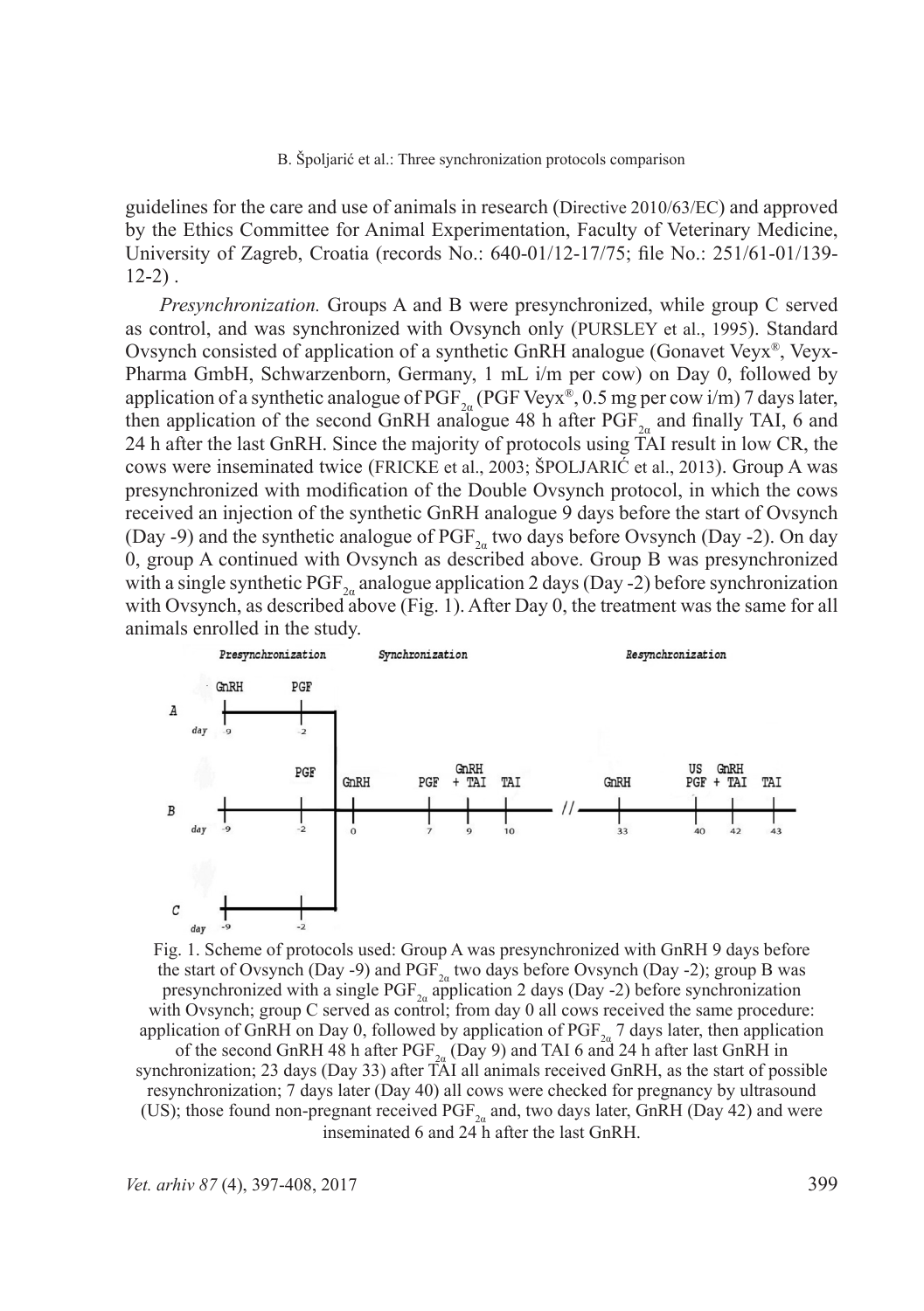*Resynchronization.* Twenty-three days (Day 33) after TAI all animals received a synthetic GnRH analogue, as the start of possible resynchronization treatment. Seven days later (Day 40) all the cows were checked for pregnancy by ultrasound. Those found non-pregnant received a synthetic analogue of  $PGF_{2a}$  and, two days later a synthetic GnRH analogue and were inseminated 6 and 24 h after the last GnRH (Fig. 1). Artificial insemination was always performed by the same veterinarian, with deeply frozen semen chosen by the farm manager. Thirty days after TAI the cows were examined for pregnancy by ultrasound, and 30 days later those found pregnant were re-examined. Ultrasound diagnostics were performed using a Medison SonoVet 2000 machine equipped with a transrectal linear probe (5 MHz).

*Blood sampling.* Blood was drawn from the coccygeal vein of all cows on the days of hormone application, starting with day -9, for analysis of progesterone, into plastic vacuum tubes with a clot activator (Venosafe® plastic tube: Serum VF- 076SP, 7 mL, Terumo Europe N. V., Belgium), always at the same time after milking. After collection, the blood was left at room temperature for 3 hours, then centrifuged (3500 rpm for 10 min). Afterwards, the serum was separated and stored in Eppendorf micro-centrifuge tubes at -20 °C until the tests were performed. The progesterone concentration in the serum was analysed using a standard commercial reagents package (Access Progesterone, Beckman Coulter Inc., Ireland) on a UniCel DxI 600 analyser (Beckman Coulter, Tokyo, Japan) in the Clinical Department for Laboratory Diagnostics at Dubrava Clinical Hospital, Zagreb, Croatia, within the next six months.

*Statistical analysis.* The statistical analysis of data was performed using SAS 9.3. Software (2002-2010 by SAS Institute Inc., Cary, NC, SAD). Descriptive statistics (mean, SEM) were calculated using PROC MEANS. Normal distribution of data was tested by PROC UNIVARIATE, while the homoscedasticity of variance was tested using the Levene test with a general linear model (PROC GLM) and option HOVTEST. Progesterone concentration was not normally distributed and values were transformed using a logarithm transformation on base 10. After analysis, the transformed data were back-transformed and are, as such, shown in the results. The generalized linear mixed model (PROC GLIMMIX) was used to analyse progesterone concentration depending on conception rates. The statistical model included the fixed effects of group (protocol), day of hormone application (day of blood sampling), and conception rate, and their mutual interactions. The identification number of the cow (ID) was also included in the model with repeated measures during time with the command RANDOM and the RESIDUAL option. The multiple comparison test of least-squares means was performed using the Tukey-Kramer method of correction, with the level of statistical significance at P<0.05. When there was a need to specify interactions of some fixed effects, the SLICE option was used. The conception rate (CR) and the conception rate ratio (CRR) between the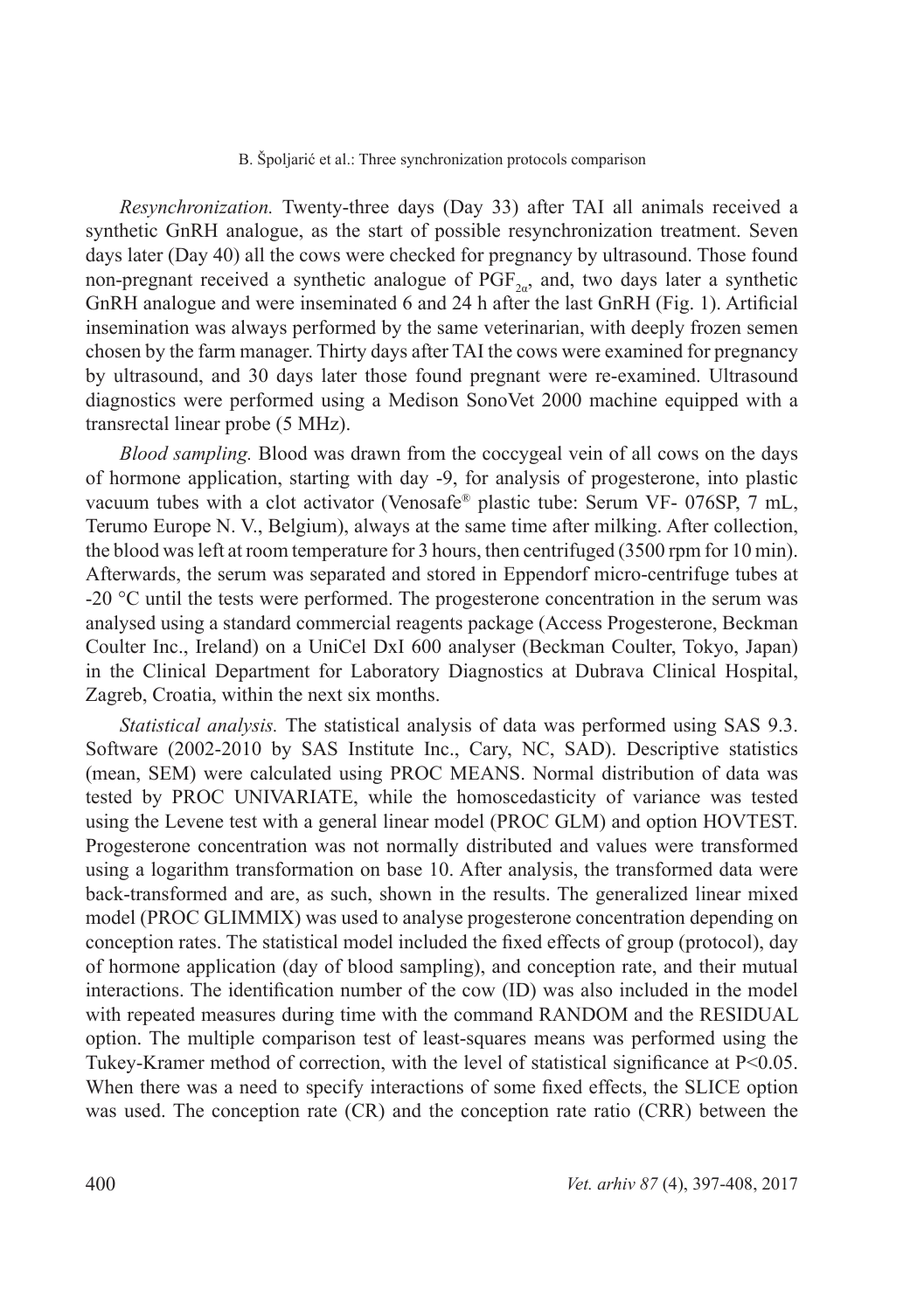groups were analysed with the GENMODE procedure with the log link function and binomial distribution.

### **Results**

The conception rates for presynchronized and resynchronized animals diagnosed 30 and 60 days after TAI are shown in Fig. 2.



Fig. 2. The percentage of pregnant cows 30 and 60 days after TAI during presynchronization and resynchronization (CR1- conception rate 30 days after TAI in presynchronization; PR1 pregnancy rate 60 days after TAI in presynchronization; CR2- conception rate 30 days after TAI in resynchronization; PR2- pregnancy rate 60 days after TAI in resynchronization; group A was presynchronized with GnRH (day -9) and PGF<sub>2a</sub> (day -2), group B with PGF<sub>2a</sub> (day -2), group C served as control, Ovsynch started at Day 0 to all three groups)

 $a, b$  tendency towards a statistically significant difference (P<0.10)

The results indicate that cows subjected to presynchronization had a better conception rate 30 days after TAI (CR1) compared to cows subjected to Ovsynch only (A 29.41%, B 47.37% and C 21.05%). Although the CR did not differ significantly, group B had a tendency towards a higher CR compared to group C  $(P< 0.10)$ , and, according to CRR, it had a 3.37 times better chance to conceive compared to the control group, and a 2.16 times better chance to conceive than group A. When compared to the control group, group A, however, had a 1.56 times better chance to conceive. The CR after resynchronization (CR2) was fairly equal (33.33% for groups A and C, and 30% for group B). As seen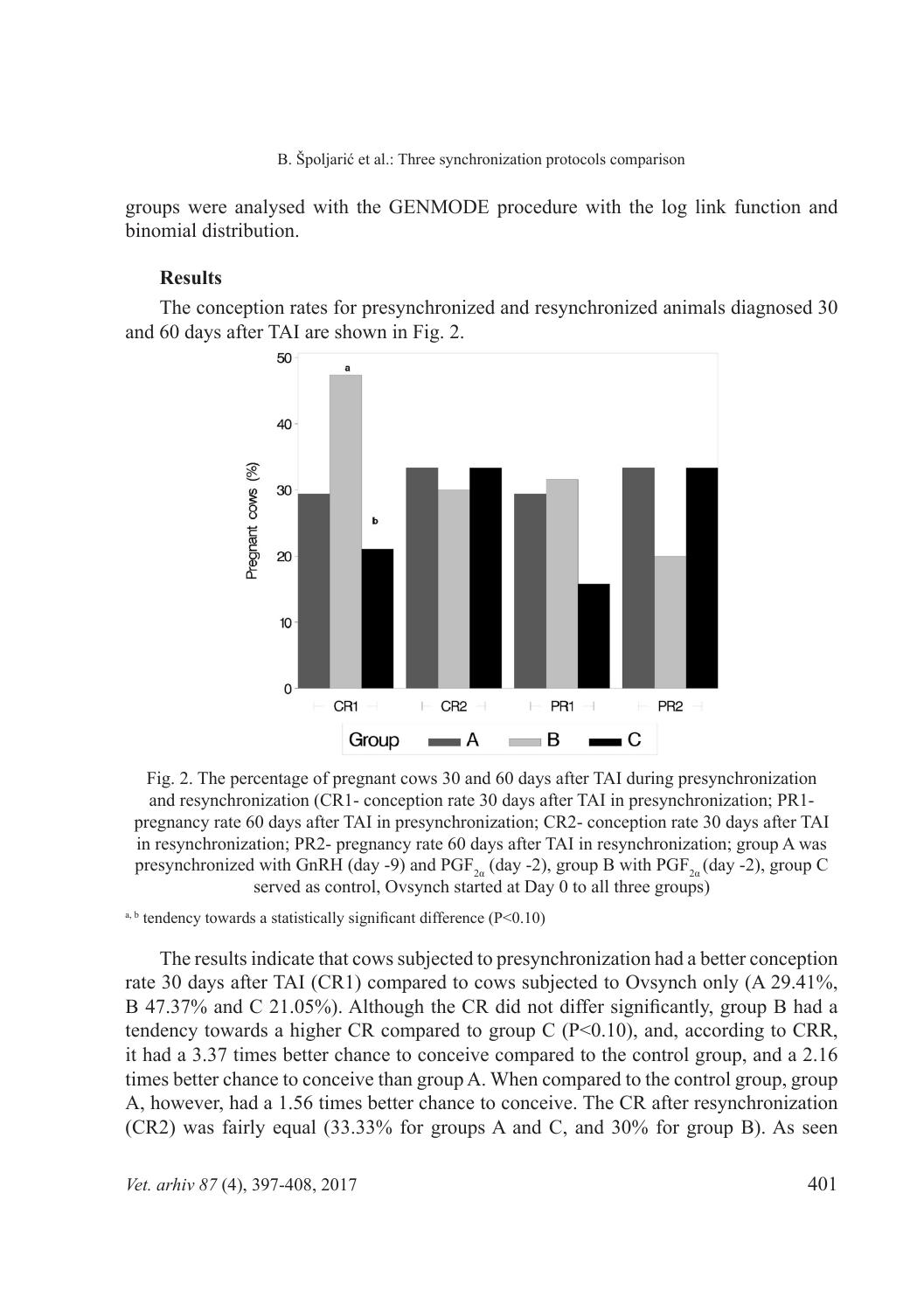in Fig. 2, cows in group B had the highest embryo mortality rate, followed by group C cows, while in group A there were no such cases. Therefore, final pregnancy rates, established 60 days after TAI in presynchronization (PR1), were 29.41% for group A, 31.58% for group B and 15.79% for group C, while after resynchronization (PR2) the pregnancy rate was 33.33% for groups A and C and 20% for group B. In other words, after presynchronization, group B had a 1.10 times better chance to conceive than group A, and 2.6 times better than group C, while after resynchronization, groups A and C had an equal chance to conceive, and a 2 times better chance to conceive when compared to group B.

| Group/<br>day | -9         | $-2$       | $\theta$           |            |            | 33         | 40         | 42         |
|---------------|------------|------------|--------------------|------------|------------|------------|------------|------------|
|               |            |            |                    |            |            |            |            |            |
| А             | 2.77       | 2.77       | 0.15               | 2.38       | 0.69       | 2.99       | 3.84       | 0.42       |
|               | $\pm 0.88$ | $\pm 0.71$ | $\pm 0.07^{\circ}$ | $\pm 0.28$ | $\pm 0.37$ | $\pm 0.97$ | ± 1.35     | $\pm 0.24$ |
| B             | 2.10       | 3.01       | 0.43               | 2.99       | 0.35       | 3.88       | 4.46       | 0.33       |
|               | $\pm 0.44$ | $\pm 0.76$ | $\pm 0.26^{\circ}$ | $\pm 0.61$ | $\pm 0.10$ | $\pm 0.72$ | $\pm$ 1.28 | $\pm 0.09$ |
| C             | 3.15       | 2.52       | 2.71               | 3.27       | 0.50       | 2.42       | 5.17       | 1.27       |
|               | $\pm 0.66$ | $\pm 0.68$ | $\pm 0.66^{\circ}$ | $\pm 0.66$ | $\pm$ 0.22 | $\pm 0.60$ | $\pm 0.77$ | $\pm 0.65$ |

Table 1. Progesterone concentration (ng/mL) on all days of the experiment when blood was collected (mean  $\pm$  SEM)

Group A was presynchronized with GnRH (day -9) and PGF<sub>2a</sub> (day -2), group B with PGF<sub>2a</sub> (day -2), group C served as control. Ovsynch started at day 0 in presynchronization and on day 33 in resynchronization to all three groups: GnRH was applied on days  $0, 9, 33$  and  $42$ , and  $PGF_2$  on days 7 and 40. a, b values marked with different letters indicate statistically significant difference (P<0.01).

Table 1 shows the average progesterone concentration (ng/mL) on all days when blood was collected. There is a statistically significant difference in progesterone concentrations on day 0 between the presynchronized and the control groups (group  $A0.15 \pm 0.07$ ; group B 0.43  $\pm$  0.26 and group C 2.71  $\pm$  0.66, respectively; P<0.01).

Tables 2 and 3 show the progesterone concentrations (ng/mL) on days 0, 7 and 9 during presynchronization (Table 2) and on days 33, 40 and 42 in resynchronization (Table 3), shown as least square mean (LSM) and pooled SEM, by protocol used. It can be seen that the progesterone concentrations in presynchronization were mostly higher in animals that failed to conceive in groups A and B, and on day 0 in group C (Table 2).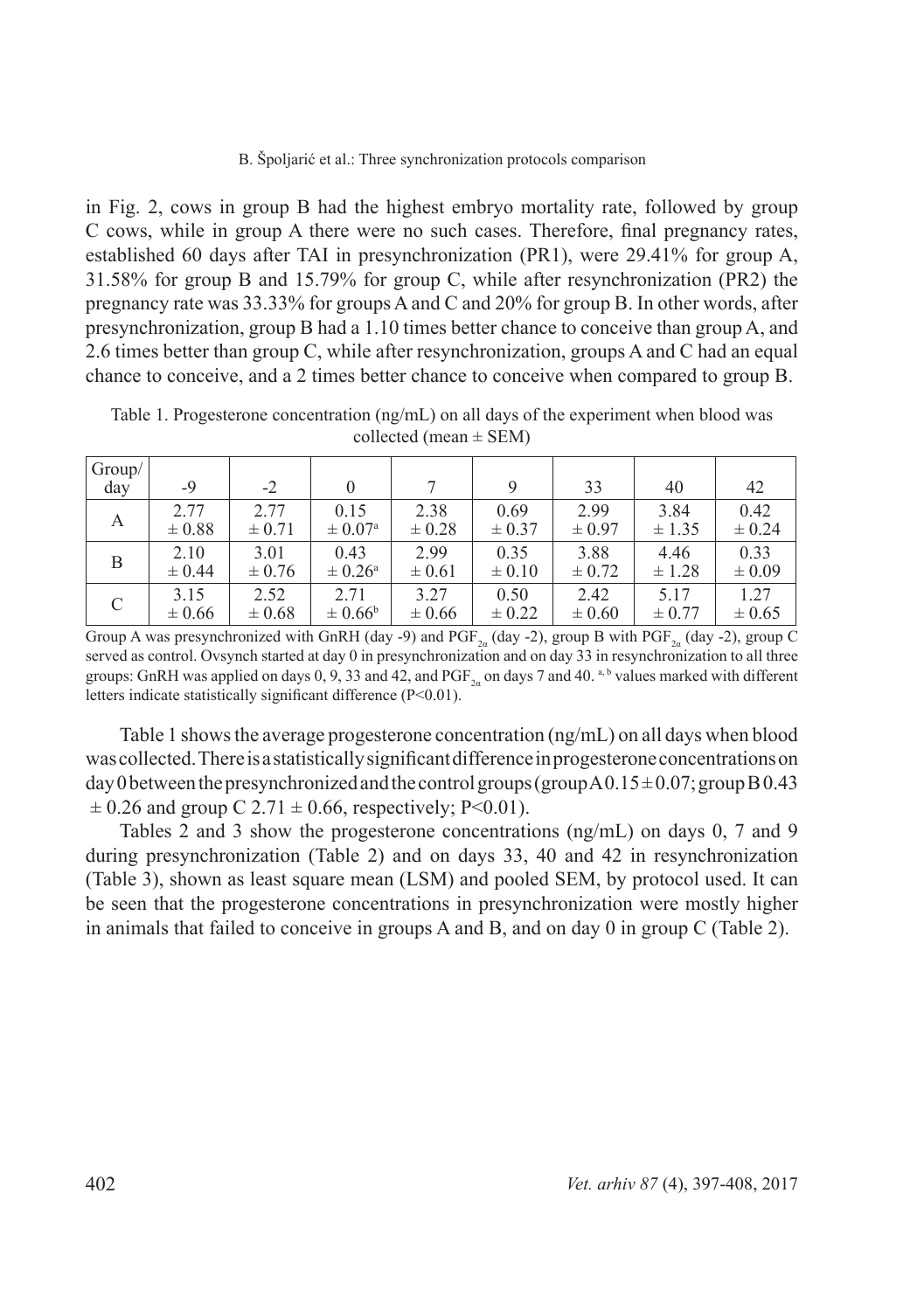|           |           |                   | Day  |      |            |  |  |
|-----------|-----------|-------------------|------|------|------------|--|--|
| Group     | <b>CR</b> |                   |      |      | Pooled SEM |  |  |
| A         | 0         | 0.17 <sup>a</sup> | 2.65 | 0.95 | 0.91       |  |  |
|           |           | 0.09              | 1.71 | 0.14 | 1.40       |  |  |
| B         |           | 0.66              | 3.92 | 0.54 | 0.99       |  |  |
|           |           | 0.18              | 1.96 | 0.14 | 1.05       |  |  |
| $\subset$ | 0         | 2.76 <sup>b</sup> | 2.89 | 0.26 | 0.81       |  |  |
|           |           | 2.54              | 4.71 | 1.39 | 1.57       |  |  |

Table 2. Progesterone concentrations (ng/mL) on days 0, 7 and 9 during synchronization, shown as LSM and pooled SEM

Group A was presyncronized with GnRH (day -9) and PGF<sub>2a</sub> (day -2), group B with PGF<sub>2a</sub> (day -2), group C served as control. All groups started with Ovsynch on day  $0^{\degree}$  (conception rate, CR; 1- cows that conceived, 0cows that failed to conceive). a,b values marked with different letters indicate statistically significant difference  $(P<0.05)$ .

In resynchronization, progesterone concentrations were higher in cows that had conceived, with the exception of group B on day 33, group C on day 40, and groups A and C on day 42, when cows that had not conceived had higher progesterone concentrations (Table 3).

Table 3. Progesterone concentration (ng/mL) on days 33, 40 and 42 during resynchronization, shown as LSM and pooled SEM

|           |           |      | Day  |      |            |
|-----------|-----------|------|------|------|------------|
| Group     | <b>CR</b> | 33   | 40   | 42   | Pooled SEM |
| А         |           | 0.20 | 1.81 | 0.65 | 1.70       |
|           |           | 1.74 | 6.87 | 0.19 | 2.11       |
| B         |           | 3.38 | 2.56 | 0.33 | 1.97       |
|           |           | 3.01 | 6.84 | 0.35 | 2.37       |
| $\subset$ |           | 0.46 | 5.85 | 1.91 | 1.36       |
|           |           | 4.05 | 3.96 | 0.14 | 1.84       |

Group A was presyncronized with GnRH (day -9) and PGF<sub>2a</sub> (day -2), group B with PGF<sub>2a</sub> (day -2), group C served as control. All groups started resynhronization with Ovsynch on day 33; received GnRH on days 33 and 42, and  $PGF_{2a}$  on day 40, after pregnancy diagnostics. (conception rate, CR; 1- cows that conceived, 0- cows that failed to conceive).

# **Discussion**

The aim of this paper was to prove that combined synchronization protocols are more effective and therefore advisable in modern dairy farming (GEREŠ et al., 2014). Groups A and B were presynchronized, while group C served as control and was subjected to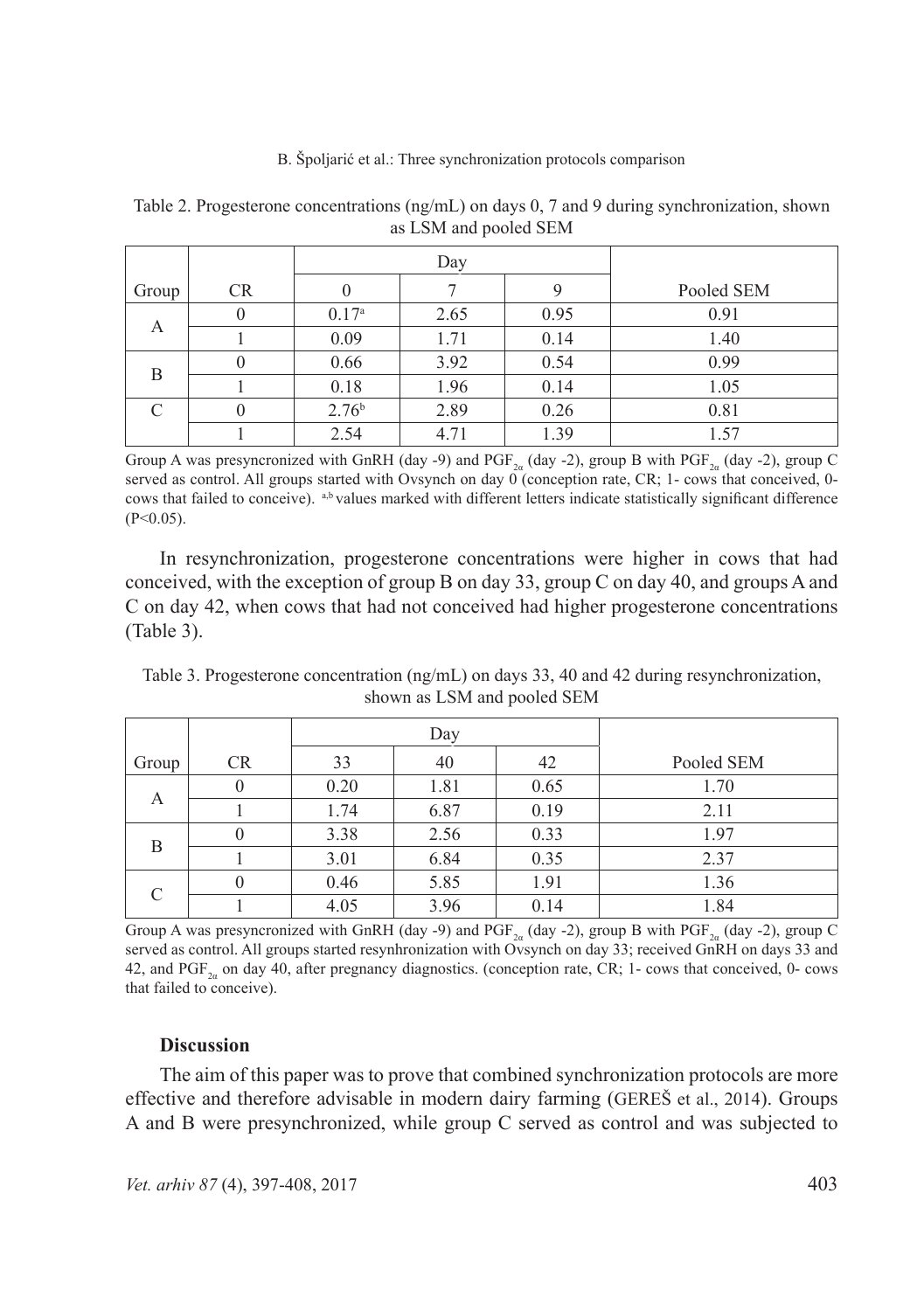standard synchronization with Ovsynch. Group A received modified Double Ovsynch (DO), with one GnRH application less than in standard DO, while group B received modified Presynch, with only one  $\text{PGF}_{2a}$  application. Our results differ from data in literature, since various other authors have reported better CR with presynchronization protocols based on GnRH and PGF<sub>2a</sub> than those based on PGF<sub>2a</sub> (YOUSSEFI et al., 2013; STEVENSON and PULLEY, 2012; HERLIHY et al., 2012). According to GALVÃO et al. (2007) shorter combined protocols are more effective than longer ones. Our results confirm this thesis, since group B had higher CR  $(47.3\%)$  than group A  $(29.41\%)$ , with a tendency towards a statistically significant difference  $(P<0.10)$ . Furthermore, both presynchronized groups had a better CR than the control group (21.05%), thus obviously proving the better efficiency of combined protocols. This is only logical, since combined protocols give an extra opportunity, due to additional hormone application, to more successful homogenization of folliculogenesis (CHEBEL et al., 2006). This is supported by the significant difference in progesterone concentrations on day 0 between both presynchronized groups compared to the control group  $(P<0.01)$ . Conception rate ratio (the 1.56 times better chance of conception in group A and the 3.37 times better chance in group B compared to group C, respectively) indicates that synchronization in the control group was started at a different and inadequate time of the oestrous cycle (CHEBEL et al., 2003; SOUZA et al., 2008).

Special attention has been paid to the effect of progesterone level on conception rates during protocols with TAI in dairy cows. A strong increase in progesterone concentration before AI, during presynchronization treatments, positively affects fertility, while low concentrations dramatically decrease fertility, accompanied with inadequate luteolysis in spite of prostaglandin application. In our research, the progesterone concentration was mostly higher in cows that had not conceived during presynchronization. SOUZA et al. (2008) concluded that, in all protocols based on Ovsynch in dairy cows, fertility is conditioned by primary progesterone concentration before synchronized ovulation and TAI, the ovulation percentage after GnRH and higher progesterone concentrations during the protocol. Subluteal progesterone concentrations (less than 2 ng/mL) are the reason for reduced fertility, because they result in the prolonged life of the dominant follicle, thus making it less able to ovulate, presumably due to the hormonal environment that favours its persistency (BRIDGES and FORTUNE, 2003). This results in a prolonged time of increased pulsation but more difficult onset of LH peak (KOJIMA et al., 2003). Therefore, this persistent follicle contains an old oocyte, which results in decreased conception rates and/or higher embryonic mortality rate (MIHM et al., 1999). We presume this is the reason for the initially high CR in group B, followed by the highest percentage of pregnancy loss, which was 33% in the presynchronization part in group B, while groups A and C had either no embryonic mortality (group A) or it was lower (25% in group C). Regarding protocol B, we must emphasize that it was not assumed that it would be successful, and our results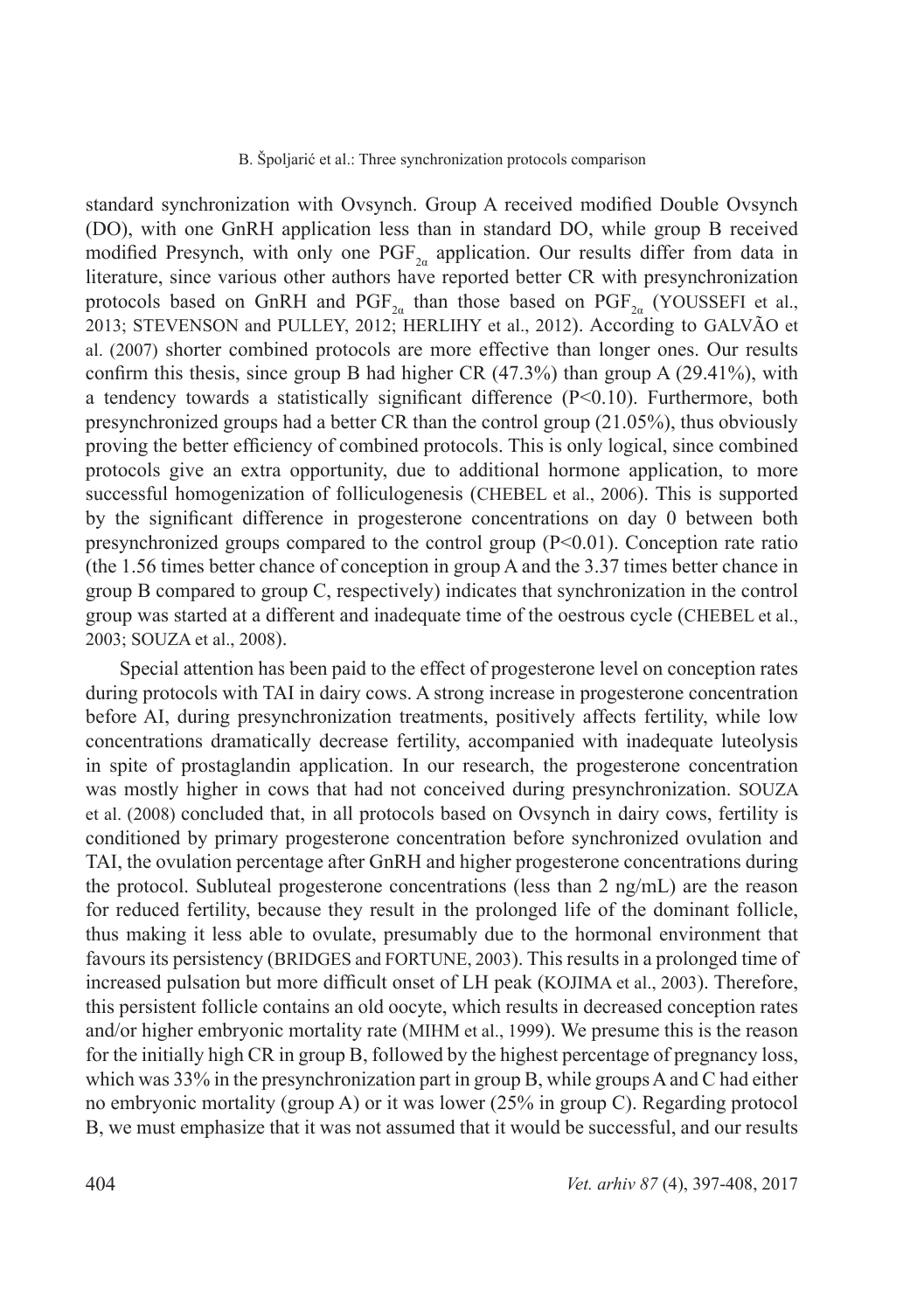differ somewhat from data in the literature, since other authors have reported better CR with presynchronization protocols based on GnRH and  $PGF_{2a}$  than those based on  $PGF_{2a}$ (YOUSSEFI et al., 2013; STEVENSON and PULLEY, 2012). These PGF based protocols can only be effective when there is a functional CL on the ovaries at the time of prostaglandin application (RIBEIRO et al., 2012). However, a single  $PGF_{2a}$  application concurrent with TAI can result in better CR, especially in cows at earlier stages of lactation (AMBROSE et al., 2015).

Our results in resynchronization show rather uniform success, with CR being around 30%, which is in accordance with CHEBEL et al. (2003) and BARTOLOME et al. (2005a, 2005b, 2005c), and suggests that the presynchronization method has no effect on the pregnancy rate from subsequent insemination in resynchronization (HERLIHY et al., 2012). The negative side of this resynchronization is the blind treatment of all cows with GnRH 23 days after TAI. The other way is to treat only non-pregnant cows after early pregnancy diagnoses 27 - 28 days after TAI. Cows that have failed to conceive receive either prostaglandin (and are artificially inseminated at detected heat) or are subjected to presynchronization with Ovsynch, with TAI ending on day 49. This system is better because only non-pregnant cows are treated, which is a safer and more economical method (BARTOLOME et al., 2005b), although the period between the two inseminations is somewhat longer. GnRH application 23 days after TAI in cows of unknown pregnancy status results in good conception rates. Starting resynchronization with Ovsynch 23 days after the previous TAI and before pregnancy diagnosis does not affect the fertility of cows in lactation, and shortens the interval to the next insemination (FRICKE et al., 2003).

# **Conclusion**

There is no doubt that the protocols based on Ovsynch (simple and combined) represent a major step in understanding and managing reproduction. The two combined synchronization protocols used in this research are original and had not been used on dairy cow farms before. Therefore, they are not found in recent literature. The achieved CRs are higher than in cows synchronized with Ovsynch only, indicating the need for presynchronization. In resynchronization, CRs were rather uniform. Progesterone concentrations tended to be higher in cows that did not conceive, and differed significantly between the presynchronized and the control groups at the start of Ovsynch in synchronization (Day 0), indicating that combined protocols are more effective in homogenization of folliculogenesis and synchronization of ovulation. Due to the results obtained, their application should be evaluated further on a larger sample of cows.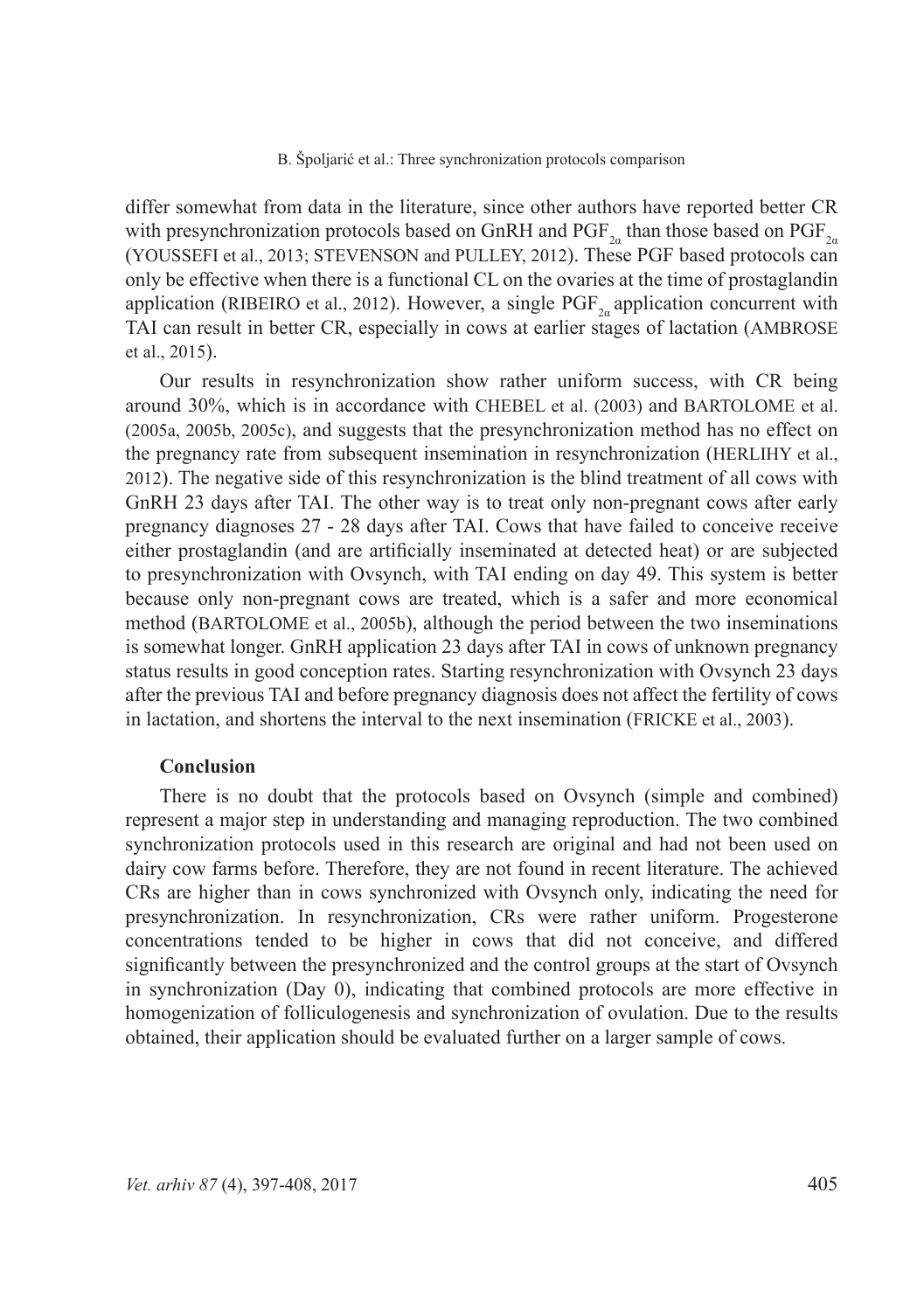# **References**

- AMBROSE, D. J., M. GOBIKRUSHANTH, S. ZUIDHOF, J. P. KASTELIC (2015): Low-dose natural prostaglandin  $F_{2a}$  (dinoprost) at timed insemination improves conception rate in dairy cattle. Theriogenology 83, 529-534.
- BARTOLOME, J. A., F. T. SILVESTRE, S. KAMIMURA, A. C. M. ARTECHE, P. MELENDEZ, D. KELBERT, J. MCHALE, K. SWIFT, L. F. ARCHBALD, W. W. THATCHER (2005a): Resynchronization of ovulation and timed insemination in lactating dairy cows I: use of the Ovsynch and Heatsynch protocols after non-pregnancy diagnosis by ultrasonography. Theriogenology 63, 1617-1627.
- BARTOLOME, J. A., A. SOZZI, J. MCHALE, P. MELENDEZ, A. C. M. ARTECHE, F. T. SILVESTRE, D. KELBERT, K. SWIFT, L. F. ARCHBALD, W. W. THATCHER (2005b): Resynchronization of ovulation and timed insemination in lactating dairy cows, II: assigning protocols according to stages of the estrous cycle, or presence of ovarian cysts or anestrus. Theriogenology 63, 1628-1642.
- BARTOLOME, J. A., A. SOZZI, J. MCHALE, K. SWIFT, D. KELBERT, L. F. ARCHBALD, W. W. THATCHER (2005c): Resynchronization of ovulation and timed insemination in lactating dairy cows, III: Administration of GnRH 23 days post AI and ultrasonography for nonpregnancy diagnosis on day 30. Theriogenology 63, 1643-1658.
- BRIDGES, P. J., J. E. FORTUNE (2003): Characteristics of developing prolonged dominant follicles in cattle. Domest. Anim. Endocr. 25, 199-214.
- CHEBEL, R. C., J. E. P. SANTOS, R. L. A. CERRI, H. M. RUTIGLIANO, R. G. S. BRUNO (2006): Reproduction in dairy cows following progesterone insert presynchronization and resynchronization protocols. J. Dairy Sci. 89, 4205-4219.
- CHEBEL, R. C., J. E. P. SANTOS, R. L. A. CERRI, K. N. GALVA, S. O. JUCHEM, W. W. THATCHER (2003): Effect of resynchronization with GnRH on day 21 after artificial insemination on pregnancy rate and pregnancy loss in lactating dairy cows. Theriogenology 60, 1389-1399.
- COLAZO, M. G., D. J. AMBROSE (2013): New research in controlled breeding programs for dairy cattle. WCDS Advances in Dairy Technology 25, 75-95.
- CORDOBA, M. C., P. M. FRICKE (2002): Initiation of the breeding season in a grazing-based dairy by synchronization of ovulation. J. Dairy Sci. 85, 1752-1763.
- EL-TARABANY, M., A. A. EL-TARABANY, E. M. ROUSHDY (2016): Impact of parity on the efficiency of ovulation synchronization protocols in Holstein cows. Theriogenology 86, 2230- 2237.
- EL-ZARKOUNY, S. Z., J. A. CARTMILL, B. A. HENSLEY, J. S. STEVENSON (2004): Pregnancy in dairy cows after synchronized ovulation regimens with or without presyncronization and progesterone. J. Dairy Sci. 87, 1024-1037.
- FRICKE, P. M., D. Z. CARAVIELLO, K. A. WEIGEL, M. L. WELLE (2003): Fertility of dairy cows after resynchronization of ovulation at three intervals following first timed insemination. J. Dairy Sci. 86, 3941-3950.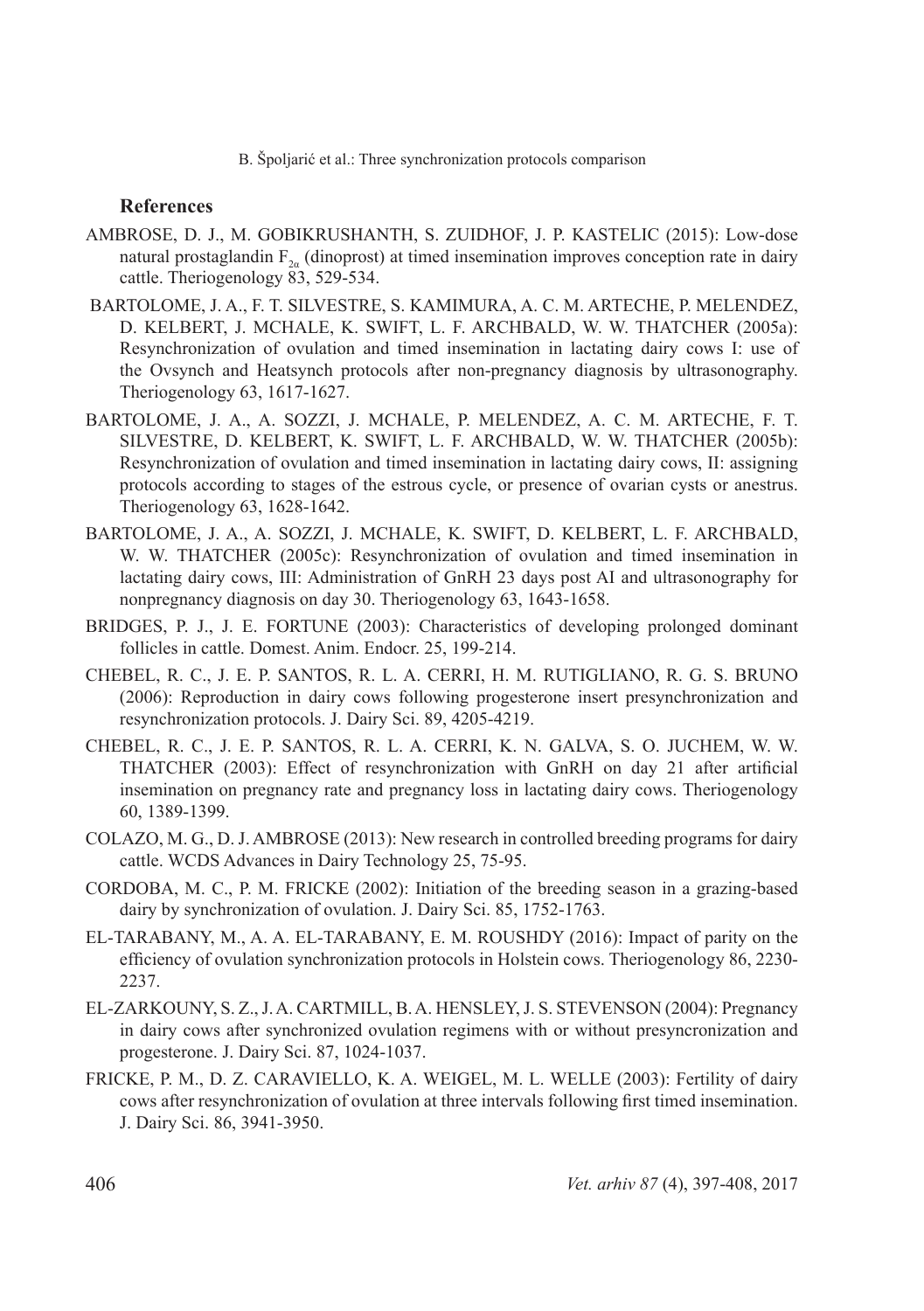- GALVÃO, K. N., M. F. S.Á. FILHO, J. E. P. SANTOS (2007): Reducing the interval from presynchronization to initiation of timed artificial insemination improves fertility in dairy cows. J. Dairy Sci. 90, 4212-4218.
- GEREŠ, D., B. ŠPOLJARIĆ, G. ŠTIBRIĆ (2014): Transrectal ultrasound examination during all phases of oestrous cycle as effective measure for prevention and treatment of subfertility in dairy cows. Congress Proceedings of Scientific Symposium Reproduction of Domestic Animals and Diseases of Newborns, 9-12 October, Divčibare, Serbia, pp. 3-21.
- HERLIHY, M. M., J. O. GIORDANO, A. H. SOUZA, H. AYRES, R. M. FERREIRA, A. KESKIN, A. B. NASCIMENTO, J. N. GUENTHER, J. M. GASKA, S. J. KACUBA, M. A. CROWE, S. T. BUTLER, M. C. WILTBANK (2012): Presynchronization with Double Ovsynch improves fertility at first postpartum artificial insemination in lactating dairy cows. J. Dairy Sci. 95, 7003-7014.
- KOJIMA, F. N., E. G. M. BERGFELD, M. E. WEHRMAN, A. S. CUPP, K. E. FIKE, D. V. MARISCAL-AGUAYO, T. SANCHEZ-TORRES, M. GARCIA-WINDER, D. T. CLOPTON, A. J. ROBERTS, J. E. KINDER (2003): Frequency of luteinizing hormone pulses in cattle influences duration of persistence of dominant ovarian follicles, follicular fluid concentrations of steroids, and activity of insulin-like growth factor binding proteins. Anim. Reprod. Sci. 77, 187-211.
- LUCY, M. C. (2001): Reproductive loss in high-producing dairy cattle: where will it end? J. Dairy Sci. 84, 1277-1293.
- MIHM, M., N. CURRAN, P. HYTTEL, P. G. KNIGHT, M. P. BOLAND, J. F. ROCHE (1999): Effect of dominant follicle persistence on follicular fluid oestradiol and inhibin and on oocyte maturation in heifers. J. Reprod. Fertil. 116, 293-304.
- NAVANUKRAW, C., D. A. REDMER, L. P. REYNOLDS, J. D. KIRSCH, A. T. GRAZULBILSKA, P. M. FRICKE (2004): A modified presynchronization protocol improves fertility to timed artificial insemination in lactating dairy cows. J. Dairy Sci. 87, 1551-1557.
- PETERS, M. W., J. R. PURSLEY (2003): Timing of final GnRH of the Ovsynch protocol affects ovulatory follicle size, subsequent luteal function, and fertility in dairy cows. Theriogenology 60, 1197-1204.
- PURSLEY, J. R., M. O. MEE, M. C. WILTBANK (1995): Synchronization of ovulation in dairy cows using  $PGF_{2a}$  and GnRH. Theriogenology 44, 915-923.
- PURSLEY, J. R., M. R. KOSOROK, M. C. WILTBANK (1997): Reproductive management of lactating dairy cows using synchronization of ovulation. J. Dairy Sci. 80, 301-306.
- RIBEIRO, E. S., R. S. BISINOTTO, M. G. FAVORETO, L. T. MARTINS, R. L. A. CERRI, F. T. SILVESTRE, L. F. GRECO, W. W. THATCHER, J. E. P. SANTOS (2012): Fertility in dairy cows following presynchronization and administering twice the luteolytic dose of prostaglandin  $F_{2a}$  as one or two injections in the 5-day timed artificial insemination protocol. Theriogenology 78, 273-284.